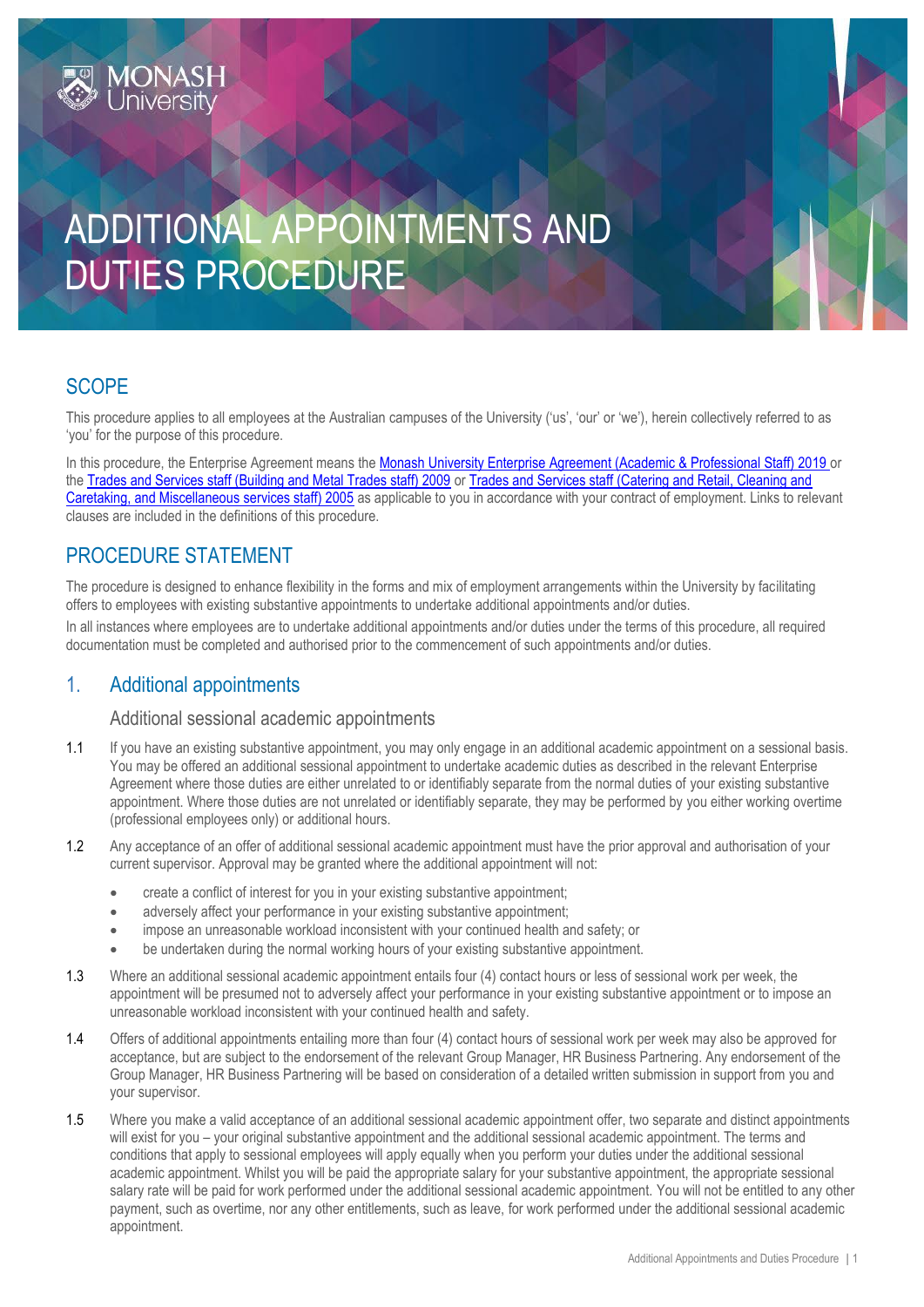1.6 For additional sessional academic appointment examples, refer to [Examples of Additional Appointments or Duties.](https://www.monash.edu/__data/assets/pdf_file/0009/1169235/Additional-Duties-Examples.pdf)

#### Applying for additional sessional academic appointments

- 1.7 Prior to you performing duties under an additional sessional academic appointment, an employment contract for the additional appointment must be generated, authorised and offered via the Rex system and accepted by you. Authorisation will be requested from the primary organisational unit.
- 1.8 Payment for duties performed under the additional sessional academic appointment will be on the basis of the [Timesheet \[Online\]](https://www.monash.edu/eforms-resources/frevvo-forms/hr/timesheets) submitted. In accordance with our relevant workplace agreements, sessional academic employees are entitled to be paid within 22 days of submitting a completed valid claim for payment.

#### Additional non-sessional appointments

- 1.9 Most offers of additional appointment will be in the nature of additional sessional academic appointments. However, consideration will also be given to the approval of offers of additional non-sessional appointments. If you are a professional employee, nonsessional appointments must be made at the same classification level as your substantive position.
- 1.10 Application for approval of an offer of additional non-sessional appointment may be made by lodgement of a detailed written submission in support by you and your current supervisor to the relevant Group Manager, HR Business Partnering. Approval of an offer of additional non-sessional appointment will be at the discretion of the Group Manager, HR Business Partnering and any approval granted will be on a case-by-case basis.
- 1.11 For approval to be granted, the Group Manager, HR Business Partnering will need to be satisfied that the additional appointment will not:
	- create a conflict of interest for you in your existing substantive appointment;
	- adversely affect your performance in your existing substantive appointment;
	- impose an unreasonable workload inconsistent with your continued health and safety; or
	- be undertaken during the normal working hours of your existing substantive appointment.
- 1.12 In addition, the Group Manager, HR Business Partnering, in consultation with Workplace Relations (Monash HR), must be satisfied that the additional appointment will not prejudice the capacity of us to meet our various employment obligations to you. This includes our external obligations regarding superannuation contributions and income tax deductions, as well as its various workplace agreement obligations such as leave accruals, allowance and overtime payments, and access to incremental advancement.

### 2. Additional duties

- 2.1 Where you perform extra duties within your substantive appointment, such duties will either be undertaken within your normal working hours or as additional hours or, where applicable, overtime. Where extra duties are to be performed outside the scope of your substantive appointment and the option of an additional appointment is unavailable, this procedure will cover the performance of such duties (except where the payment of a higher duties allowance applies). Those duties will be referred to as additional duties.
- 2.2 All categories of employees are eligible to undertake additional duties in accordance with the terms of this procedure, excepting employees with an existing substantive appointment as a sessional academic employee. If you have an existing appointment as a sessional academic employee, the performance of additional duties will be in accordance with the additional appointments procedure outlined above. Where the additional duties to be performed by you are either full-time or part-time, your substantive appointment will be converted from sessional to full-time or part-time accordingly.
- 2.3 If you are undertaking additional duties in accordance with the terms of this procedure, you continue to retain a single contract of employment with us.

#### Additional duties for part-time employees

- 2.4 If you are a part-time academic, professional or trades and services employee, any acceptance of an offer of additional duties must have the prior approval of your current supervisor. Approval may be granted where the additional duties will not:
	- create a conflict of interest for you in your existing substantive appointment;
	- adversely affect your performance in your existing substantive appointment;
	- impose an unreasonable workload inconsistent with your continued health and safety;
	- be undertaken during the normal working hours of your existing substantive appointment;
	- cause your combined fraction of employment to exceed 100%;
	- be paid at a salary rate other than that applying to your existing substantive part-time appointment; or
	- result in you performing duties which do not correspond with your substantive appointment as either an academic employee, a professional employee, or a trades and services employee.
- 2.5 Where you are a part-time employee and you make a valid acceptance of an additional duties offer, you will be paid the applicable rate for the work undertaken. Where the additional duties are ongoing, your contract of employment will be varied to reflect your combined fraction of employment.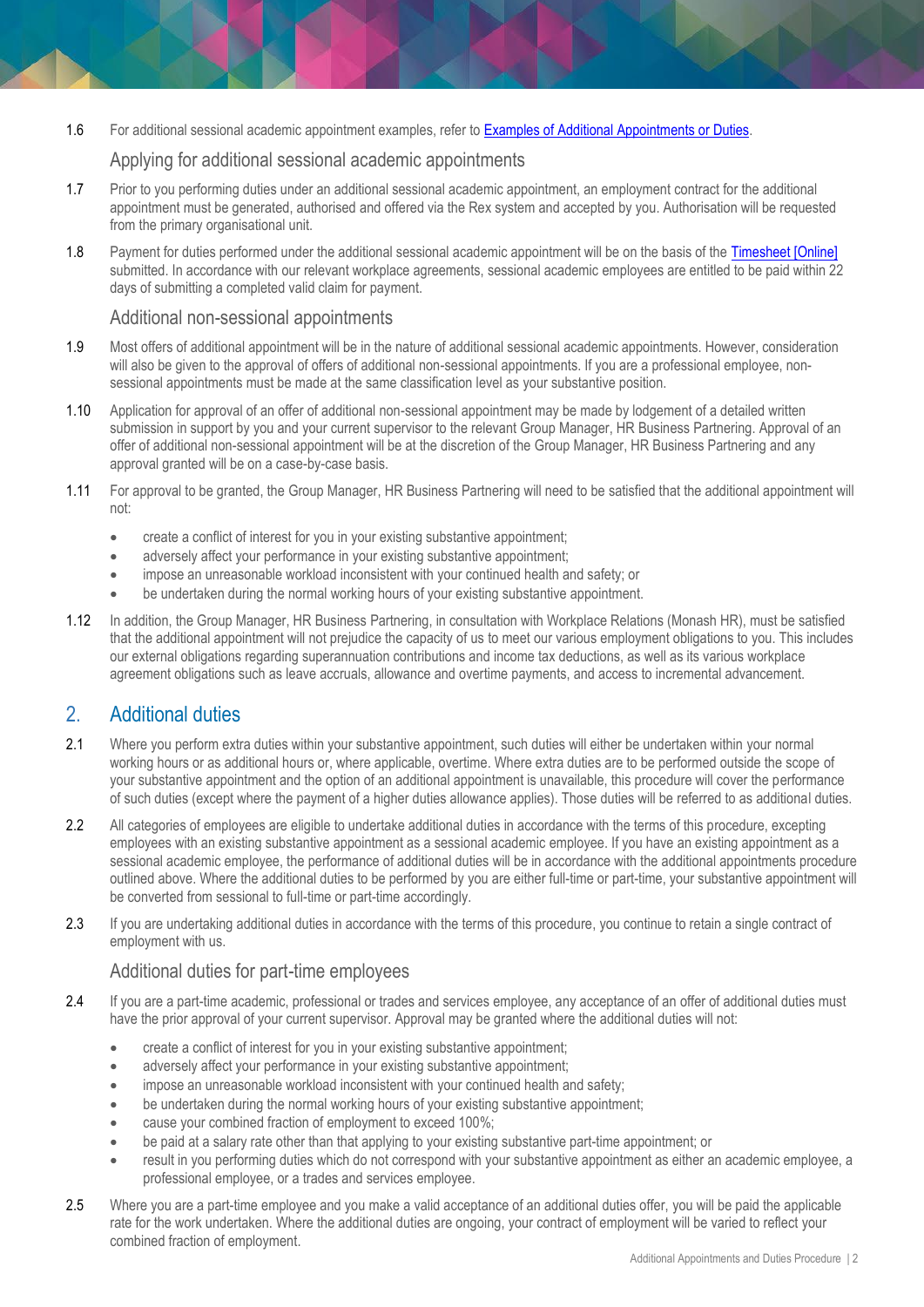2.6 For examples of additional duties for part-time employees, refer to [Examples of Additional Appointments or Duties.](https://www.monash.edu/__data/assets/pdf_file/0009/1169235/Additional-Duties-Examples.pdf)

#### Procedures for part-time employees undertaking additional duties

- 2.7 If you are undertaking the additional duties in another cost centre(s), the relevant Group Manager/s, HR Business Partnering /s, in consultation with the Heads of each Department or supervisors, must finalise the proposed arrangement and secure the agreement of all parties, including the proportions of your duties shared across the cost centres. The Group Manager, HR Business Partnering must ensure that your substantive appointment is altered to reflect the additional duties undertaken (e.g. fraction 0.5 changed to fraction 0.7). Your category of employment, classification and salary will remain the same for all time worked.
- 2.8 The Group Manager, HR Business Partnering must record the agreed arrangement (including any properly authorised split-costing arrangement) in a memo and ensure that the memo is provided to Monash HR for payroll processing and filing on your personnel file.

#### Additional duties for full-time employees

#### Employees HEW Level 7 or below

- 2.9 If you are a full-time professional or trades and services employee at HEW level 7 or below, any acceptance of an offer of additional duties must have the prior approval of your current supervisor. Approval may be granted where the additional duties will not:
	- create a conflict of interest for you in your existing substantive appointment;
	- adversely affect your performance in your existing substantive appointment;
	- impose an unreasonable workload inconsistent with your continued health and safety;
	- be undertaken during the normal working hours of your existing substantive appointment;
	- be paid on the basis of a salary rate other than that applying to your existing substantive appointment; or
	- result in you performing duties which do not correspond with your substantive appointment as either a professional employee or a trades and services employee.
- 2.10 Where you are a full-time HEW level 7 or below employee and you make a valid acceptance of an additional duties offer, you will be entitled to payment of overtime at the salary rate applying to your substantive appointment for such additional duties if performed outside ordinary hours.
- 2.11 For an example of additional duties for a full-time employee at HEW level 7 or below, refer to Examples of Additional Appointments [or Duties.](https://www.monash.edu/__data/assets/pdf_file/0009/1169235/Additional-Duties-Examples.pdf)

#### Applying for additional duties for full-time employees HEW level 7 or below

2.12 If the additional duties are undertaken in more than one cost centre, the relevant Group Manager/s, HR Business Partnering, in consultation with the Heads of each Department or supervisors, must finalise the proposed arrangement and secure the agreement of all parties. Payments will be charged to the cost centre in which the additional duties are undertaken, but each cost centre (if more than one) must have authorised this payment. The details of overtime are to be provided by you on the relevant overtime timesheet.

#### Employees HEW Level 8 or above

2.13 The approval requirements for offers of additional duties to full-time HEW level 7 or below employees apply equally to offers of additional duties to you if you are a full-time professional or trades and services employee at HEW level 8 or above. Provided that if you are a HEW level 8 or above employee you are ineligible for payment of overtime and therefore have no entitlement to payment for additional duties undertaken. However, you will be entitled to time off in lieu of the period of additional duties worked in accordance with **[clause 79.10](https://www.monash.edu/current-enterprise-agreements/academic-professional-2019#79)** of the Enterprise Agreement.

#### Academic employees

2.14 The approval requirements for offers of additional duties to full-time HEW level 7 or below employees apply equally to offers of additional duties to you if you are a full-time academic employee. If you are an academic employee, you are not entitled to overtime but may be paid an above-engagement profile payment for the additional duties.

#### Additional duties for casual employees

- 2.15 If you are a casual professional or trades and services employee, any acceptance of an offer of additional duties must have the prior approval of your current supervisor. Approval may be granted where the additional duties will not:
	- entail duties other than casual professional employee or casual trades and services employee duties;
	- create a conflict of interest for you in your existing casual appointment;
	- adversely affect your performance in your existing casual appointment;
	- impose an unreasonable workload inconsistent with your continued health and safety;
	- be paid at a casual rate other than applying to your existing casual appointment; or
	- result in you performing duties which do not correspond with your substantive appointment as either a casual professional employee or a casual trades and services employee.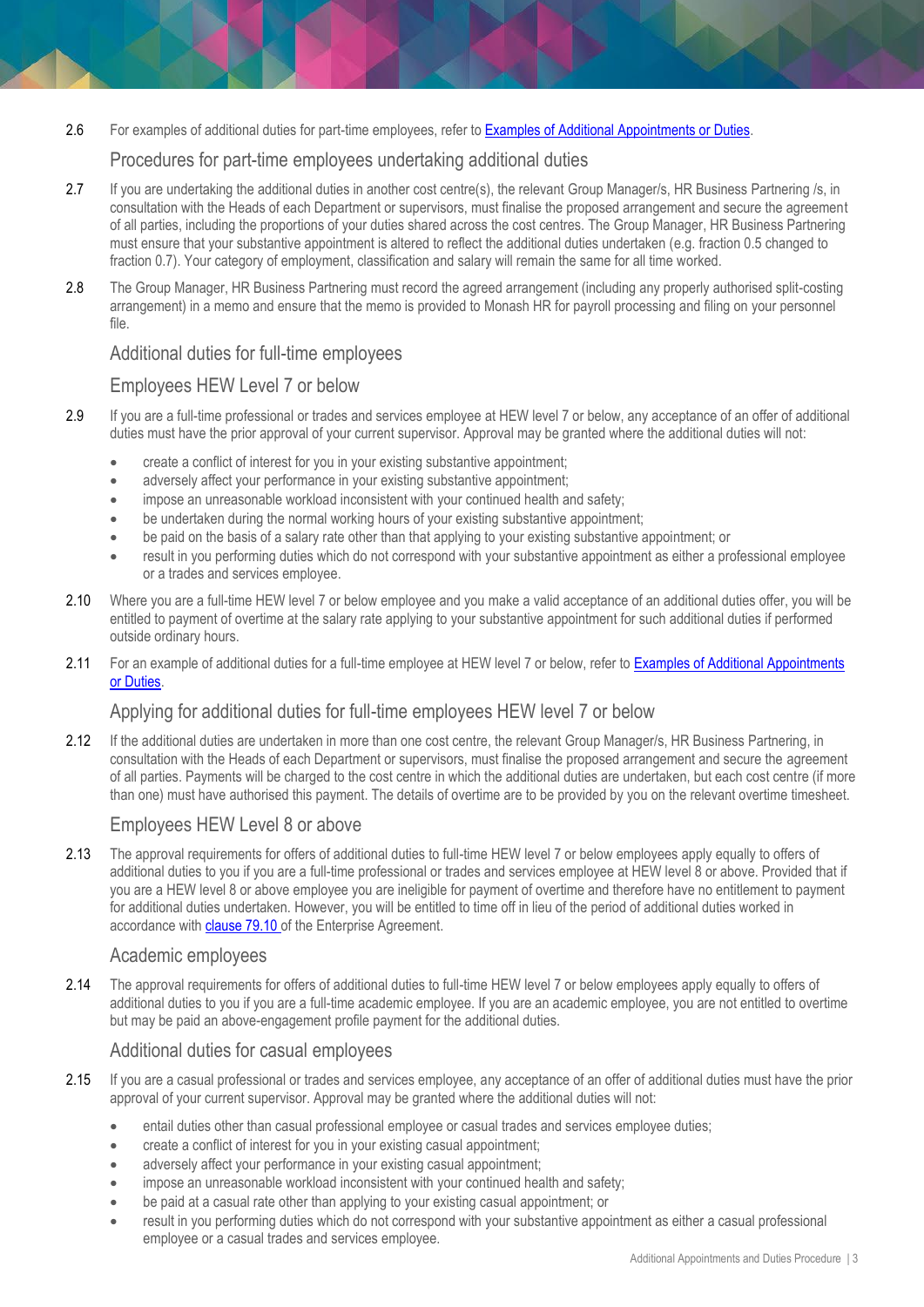2.16 For an example of additional duties for a casual employee, refer to [Examples of Additional Appointments or Duties.](https://www.monash.edu/__data/assets/pdf_file/0009/1169235/Additional-Duties-Examples.pdf)

#### Applying for additional duties for a casual employee

- 2.17 If the additional duties are undertaken in another cost centre, the relevant Group Manager, HR Business Partnering, in consultation with the Heads of each Department or supervisors, must finalise the proposed arrangement and secure the agreement of all parties. Payments will be charged to the cost centre in which the additional duties are undertaken, but each cost centre (if more than one) must have authorised this payment.
- 2.18 A new casual employment contract must be generated, authorised and offered via the Rex system and accepted by you.
- 2.19 You also need to complete the applicable timesheet in order to receive payment for additional duties performed.

#### 3. Breach of procedure

3.1 We treat any breach of our policies or procedures seriously. We encourage reporting of concerns about non-compliance and manage compliance in accordance with the applicable Enterprise Agreement or contract terms.

## **DEFINITIONS**

| <b>Enterprise Agreement</b>                     | The Enterprise Agreement means the Monash University Enterprise Agreement (Academic & Professional<br>Staff) 2019 or the Trades and Services staff (Building and Metal Trades staff) 2009 or Trades and<br>Services staff (Catering and Retail, Cleaning and Caretaking, and Miscellaneous services staff) 2005 as<br>applicable to the staff member in accordance with their contract of employment. Clauses relating to this<br>procedure include:                                                            |
|-------------------------------------------------|-----------------------------------------------------------------------------------------------------------------------------------------------------------------------------------------------------------------------------------------------------------------------------------------------------------------------------------------------------------------------------------------------------------------------------------------------------------------------------------------------------------------|
|                                                 | Monash University Enterprise Agreement (Academic and Professional Staff) 2019<br><b>Clause 26 - Payment of Salaries and Deductions</b><br>$\bullet$<br>Clause 79 - Overtime and Time Off in Lieu<br>$\bullet$<br><b>Schedule 3 Teaching Associate Sessional Rates Descriptors</b><br>$\bullet$<br>Monash University Enterprise Agreement (Trades and Services Staff - Building and Metal Trades Staff)<br>2009                                                                                                  |
|                                                 | <b>Clause 45 Overtime</b><br>$\bullet$<br>Monash University Enterprise Agreement (Trades and Services staff [Catering and Retail, Cleaning and<br>Caretaking, and Miscellaneous services staff] 2005)<br><b>Clause 36 Overtime</b><br>$\bullet$                                                                                                                                                                                                                                                                 |
| Group Manager, HR<br><b>Business Partnering</b> | A leader within Monash HR who provides strategic guidance to a portfolio of client groups across key<br>aspects that relate to organisational and HR strategy.                                                                                                                                                                                                                                                                                                                                                  |
| Rex                                             | Recruitment Express, the University's online recruitment system. Rex is used to manage the end-to-end<br>recruitment and appointment process for all Monash employees and visitors. Rex is also used to<br>manage the on-line application process for other University programs and initiatives.                                                                                                                                                                                                                |
| Sessional appointment                           | An appointment to an academic Teaching Associate position to undertake a single or specific number of<br>sessions related to demonstrating, tutoring, lecturing, marking, supervision, academic research<br>assistance, music accompanying with special educational service, undergraduate clinical nurse<br>education or other required academic activity. For the purposes of this procedure, an appointment as a<br>casual academic Research Assistant will be regarded as a sessional academic appointment. |
| Substantive appointment                         | An employee's appointment under their contract of employment with the University as either:<br>a full-time, part-time, sessional, or casual academic employee;<br>$\bullet$<br>a full-time, part-time, or casual professional employee; or<br>$\bullet$<br>a full-time, part-time, or casual trades and services employee.<br>$\bullet$                                                                                                                                                                         |
| Supervisor                                      | The person who is responsible for the supervision of employee(s) and in most cases this will be the<br>immediate line manager.                                                                                                                                                                                                                                                                                                                                                                                  |